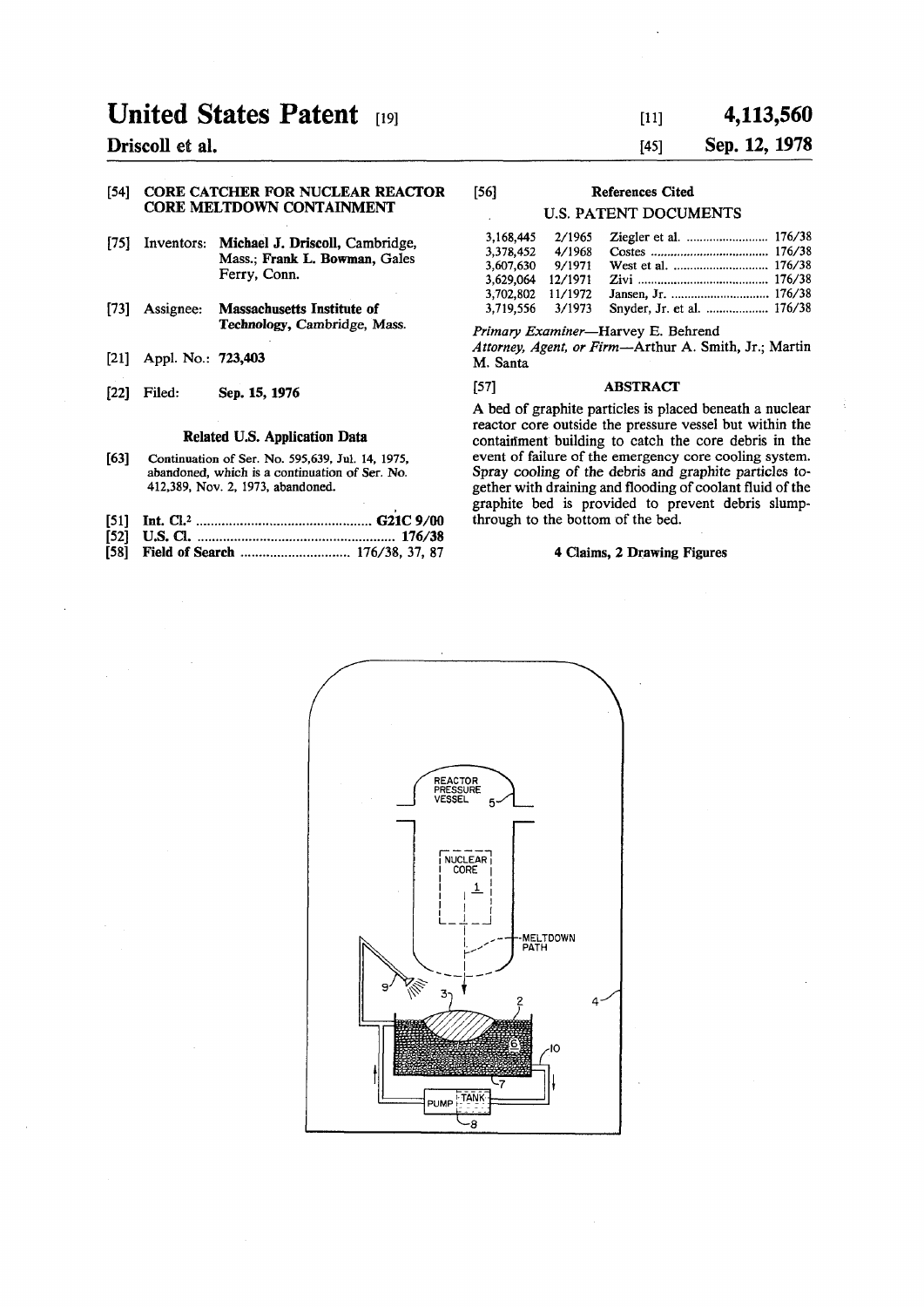

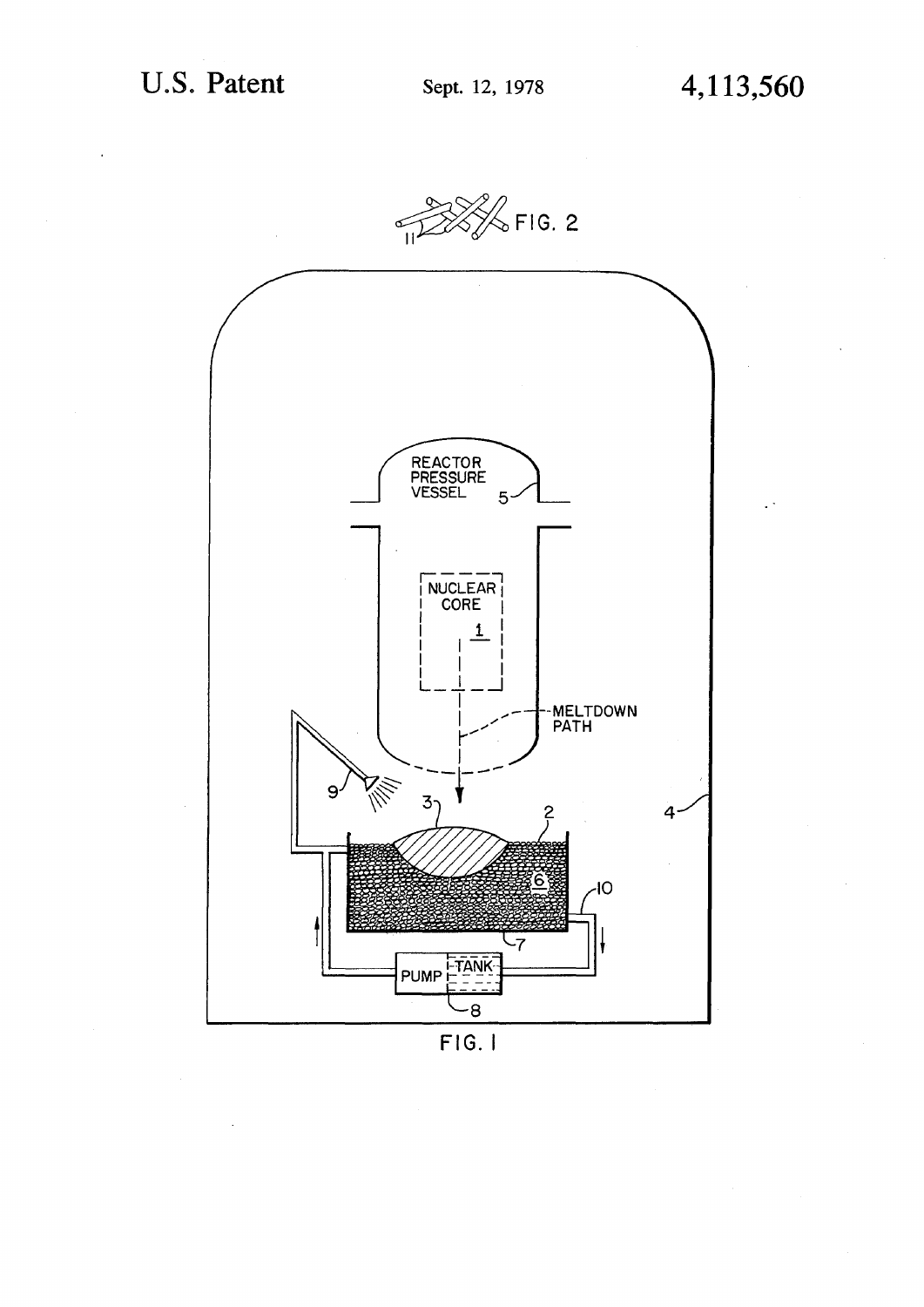### **CORE CATCHER FOR NUCLEAR REACTOR CORE MELTDOWN CONTAINMENT**

**This is a continuation of application Ser. No. 595,639** 5 **filed July 14,1975 (now abandoned) which is a continuation of application Ser. No. 412,389 filed Nov. 2, 1973 (now abandoned).** 

#### **BACKGROUND**

Decay heat generation associated with the accumulated inventory of radioactive fission products provides a potentially self-destructive energy source in nuclear reactor cores, and therefore requires a continuously available cooling capability, even following shutdown 15 from normal operation. In reactors of the light-watercooled type (LWR), such as the pressurized-water-reactor (PWR) and boiling-water-reactor (BWR), it is at least hypothetically possible that a loss-of-coolant accident (LOCA) could occur together with sumultaneous 20 failure of emergency core cooling systems (ECCS). In this event the core 1, generally consisting of uranium dioxide fuel clad in zirconium alloy tubing, would melt, and in the absence of subsequent intervention could melt through the reactor vessel and then breach the 25 primary system containment, permitting access of the highly radioactive debris to the uncontrolled environment.

### **PURPOSE OF INVENTION**

**The device described in this disclosure is a core catcher 2 designed to stop the molten core and structural debris 3 from breaching reactor containment 4 by catching it following melt-through of the reactor pressure vessel 5, quenching it sufficiently to induce at least 35 partial solidification, and holding it in a configuration suitable for initiation of active means for cooling the conglomerate.** 

**In the FIGURES:** 

**showing the core catcher of this invention.** 

**FIG. 2 is a view of a few of the stick-like graphite particles of the graphite bed.** 

#### **DESCRIPTION OF INVENTION**

**The invention is more completely described herein when read in conjunction with the accompanying figure.** 

The core catcher **2** consists of a bed of graphite particles **6** in a bin **7** placed under the reactor pressure vessel 50 **5,** which provides the passive features of the device; plus an active cooling system 8 designed to remove decay heat in the post-intercept phase.

The graphite bed consists of a random array of particles 6. The graphite form of carbon is preferred because 55 of its high thermal conductivity, which is important because of the desirability of quickly quenching and freezing the molten debris upon contact, thereby encasing it in a self-made crucible, which also prevents it from merely pouring through the bed. Graphite also has 60 the desirable properties, for the present application, of high melting point and thermal shock resistance. The particle size is also important: sufficiently large to avoid fluidization or scour by water or steam, but sufficiently small to provide a high surface area for thermal contact 65 with the debris; likewise the interstices should be large enough to facilitate drainage of water and venting of steam but not so large as to substantially enhance over-

**all bed heat conductance through convective cell action, or permit molten debris to channel through the bed. Calculations and experimental simulations using lead indicate that particles having on the order of a one-half inch minor dimension are suitable, but a rather wide range of acceptability is indicated. Particle shape is not a crucial variable: spherical particles are easier to treat theoretically, but stick-like particles 11 would have a greater tendency to lock-up and resist scour.** 

10 **The bed configuration has a number of advantages over solid-wall crucible designs. First of all it facilitates drainage of water in the pre-intercept phase. This is desirable because dropping molten debris into a pool of water can result in a destructive steam explosion. Conversely, however, the bed provides redundant coolant channel access in the post-intercept phase under conditions in which it would be difficult to insure the integrity of more structured configurations. Particle beds also have the advantage of low overall thermal conductivity relative to a solid of the same composition. This helps protect the bin wall against structural damage due to high temperature.** 

30 **core catcher bin. Therefore it is necessary to provide The bin of graphite particles can by itself passively intercept and delay the molten core and attendant debris. However the decay heat available is sufficient to heat up the bed, gradually remelting the debris, permitting it to slump through the bed, penetrating at a rate of a fraction of a foot per hour, until, without active intervention, it would ultimately breach the bottom of the sufficient bed depth (several feet) to delay slumpthrough and protect the bin bottom until active cooling can be initiated.** 

**FIG. 1 is a cross-sectional view of a nuclear reactor 40 from the suspended debris. Steam generated in the cool-**45 **The cooling system depicted in the figure is one convenient version of a design which takes advantage of the particle bed configuration in a manner which insures high reliability and modest cost. An overhead spray 9 is combined with a bottom flood/drain capability 10 to provide means for getting cooling water to and ing process is vented to the normal containment cooling system, for example, as described in the book, "Nuclear Power Plant Systems and Equipment", Kenneth Lish, 1972, Industrial Press, Inc. Likewise water for cooling can be drawn from any of a number of available storage tanks, such as those containing make-up water, normally provided as part of other reactor systems. It may be chemically treated with boron or fission-product scavengers, but this is immaterial to its present function.** 

**Then bin used to contain the graphite bed need serve no other purpose than provision of structural support, and it may, for example, be steel or concrete, lined with refractory material or bare, since it is to be protected from thermal damage by low bed conductivity in the passive phase, and by cooling water in the active phase. Likewise total bed lateral dimensions and depth are not rigidly constrained variables, but typical widths of on the order of 30 ft. (larger than the pressure vessel diameter) and depths of 10 feet (to allow several hours delay time for debris penetration prior to the required initiation of active cooling) are envisioned.** 

**Finally, while the system is here described in an application to LWR reactors, there is no inherent restriction against its use with other systems, except that for fast reactors it may be necessary to incorporate neutron poisons such as boron in the graphite to prevent critical reassembly of the highly enriched fuel; and in the case of liquid metal cooled systems their normal coolant,**